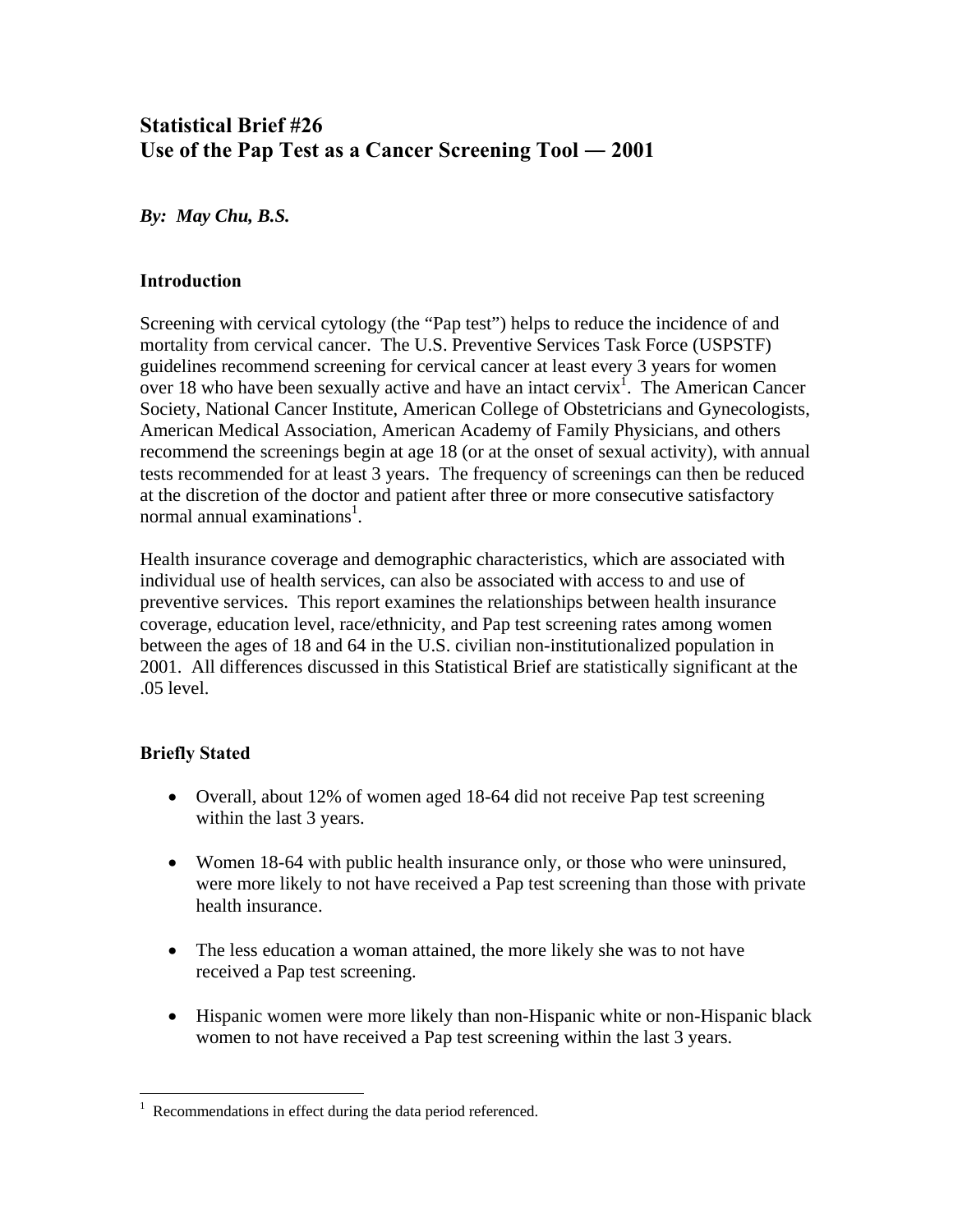## **Findings**

Based on data from the 2001 Medical Expenditure Panel Survey (MEPS), 33.5% of women aged 18-64 did not have a Pap test screening within the last year, and 12.1% did not receive the Pap test screening within the last 3 years (Figure 1). The rate of Pap test screening varied considerably by health insurance coverage status. Women with public health insurance only or those who were uninsured were less likely to have received a Pap test screening than women with private health insurance. Nearly 14% of women with public insurance and approximately 23% of those who were uninsured did not receive a Pap test screening within the recommended 3-year interval. Only 8.9% of women who had any private insurance were not screened.

Pap test screening rates also varied by education level for women aged 18-64 (Figure 2). The lower the level of education a woman attained, the less likely she was to have received a Pap test screening within the last 3 years. Approximately 22% of the women with less than a high school education did not receive the screening, compared to just under 8% of women with some college education and approximately 13% of those having completed high school.

As shown in Figure 3, the rate of Pap test screening also varied by race/ethnicity. More specifically, 7.9% of non-Hispanic black women and 10.9% of non-Hispanic white women did not receive a Pap test in the recommended 3-year interval. Over 16% of Hispanic women did not receive a Pap test within 3 years, making them over twice as likely as blacks, and significantly more likely than whites, to have not obtained the recommended screening.

#### **About MEPS**

The estimates in this Statistical Brief are based on data from the 2001 MEPS Household Component (MEPS-HC). This data set contains a sample of persons with a response rate of about 71.4%. The MEPS is a nationally representative longitudinal survey that collects detailed information on healthcare utilization and expenditures, health insurance, and health status, as well as a wide variety of social, demographic, and economic characteristics for the civilian non-institutionalized population. This Statistical Brief examines the preventive care data that were collected in Rounds 3 and 5 of the MEPS survey. Data on Pap test screening was missing for about 2.5% of women. Race/ethnicity was assigned hierarchically into the Hispanic, white non-Hispanic, black non-Hispanic, and other categories. Health insurance coverage was assigned hierarchically, based on a person's health insurance status at any time throughout the year, into any private, public only, and uninsured. Tricare is included as private coverage. More information about MEPS can be found at the MEPS Web site at [http://www.meps.ahrq.gov/.](http://www.meps.ahrq.gov/)

For a detailed description of the MEPS survey design, sample design, and methods used to reduce sources of nonsampling error, see the following publications: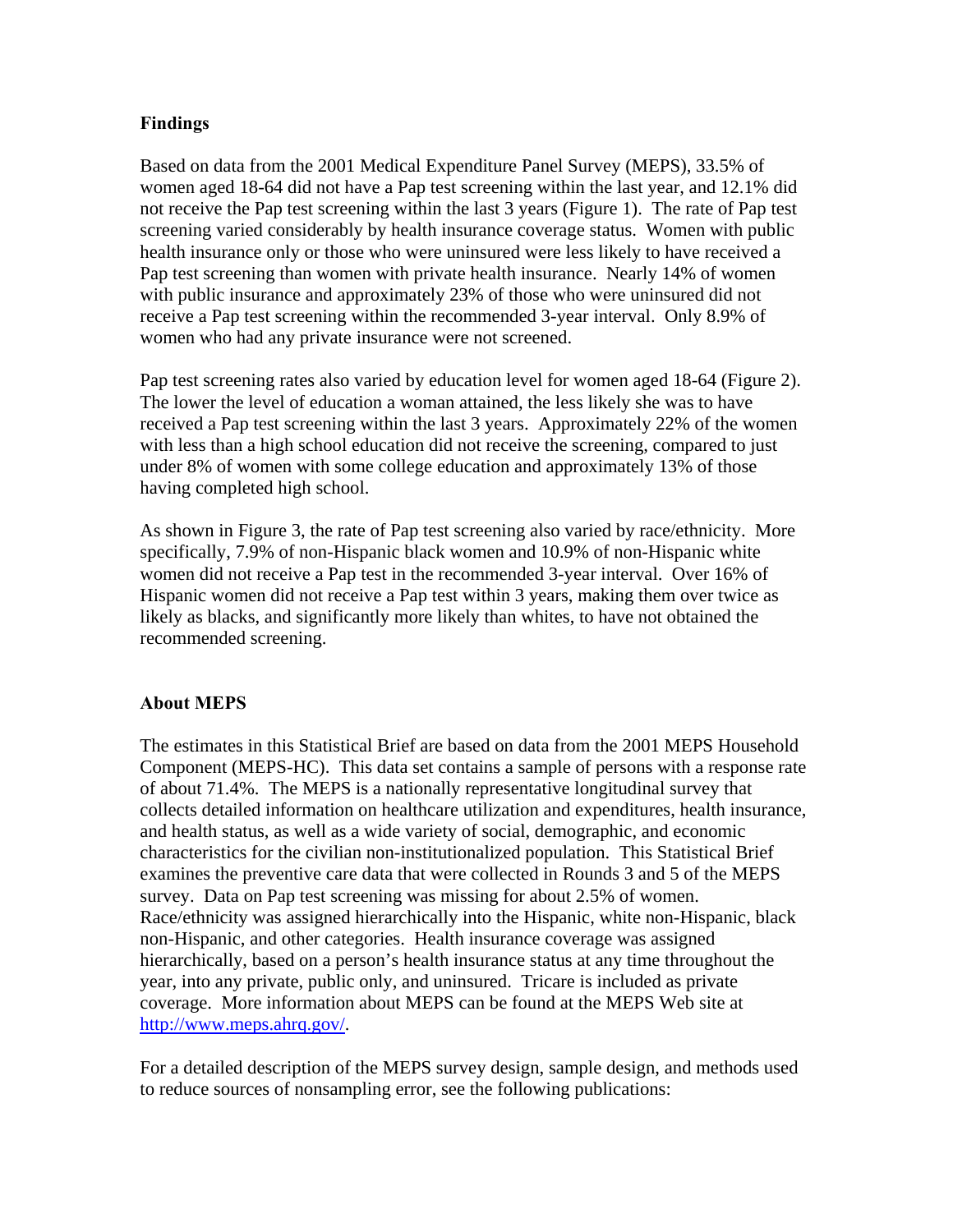Cohen, J. Design and Methods of the Medical Expenditure Panel Survey Household Component: Rockville (MD) Agency for Health Care Policy and Research; 1997. MEPS Methodology Report No. 1. AHCPR Pub. No. 97-0026.

Cohen, S. Sample Design of the 1996 Medical Expenditure Panel Survey Household Component. Rockville (MD) Agency for Health Care Policy and Research; 1997. MEPS Methodology Report No. 2. AHCPR Pub. No. 97-0027.

For more information on current guidelines for cancer screenings, see the following sources:

Guide to Clinical Preventive Services, Report of the U.S. Preventive Services Task Force, 3<sup>rd</sup> Edition: Periodic Updates (available Winter 2002/03), Screening for Cervical Cancer, 2003.

USPSTF guidelines are also available at <http://ahrq.gov/clinic/3rduspstf/cervcan/cervcanwh.htm>

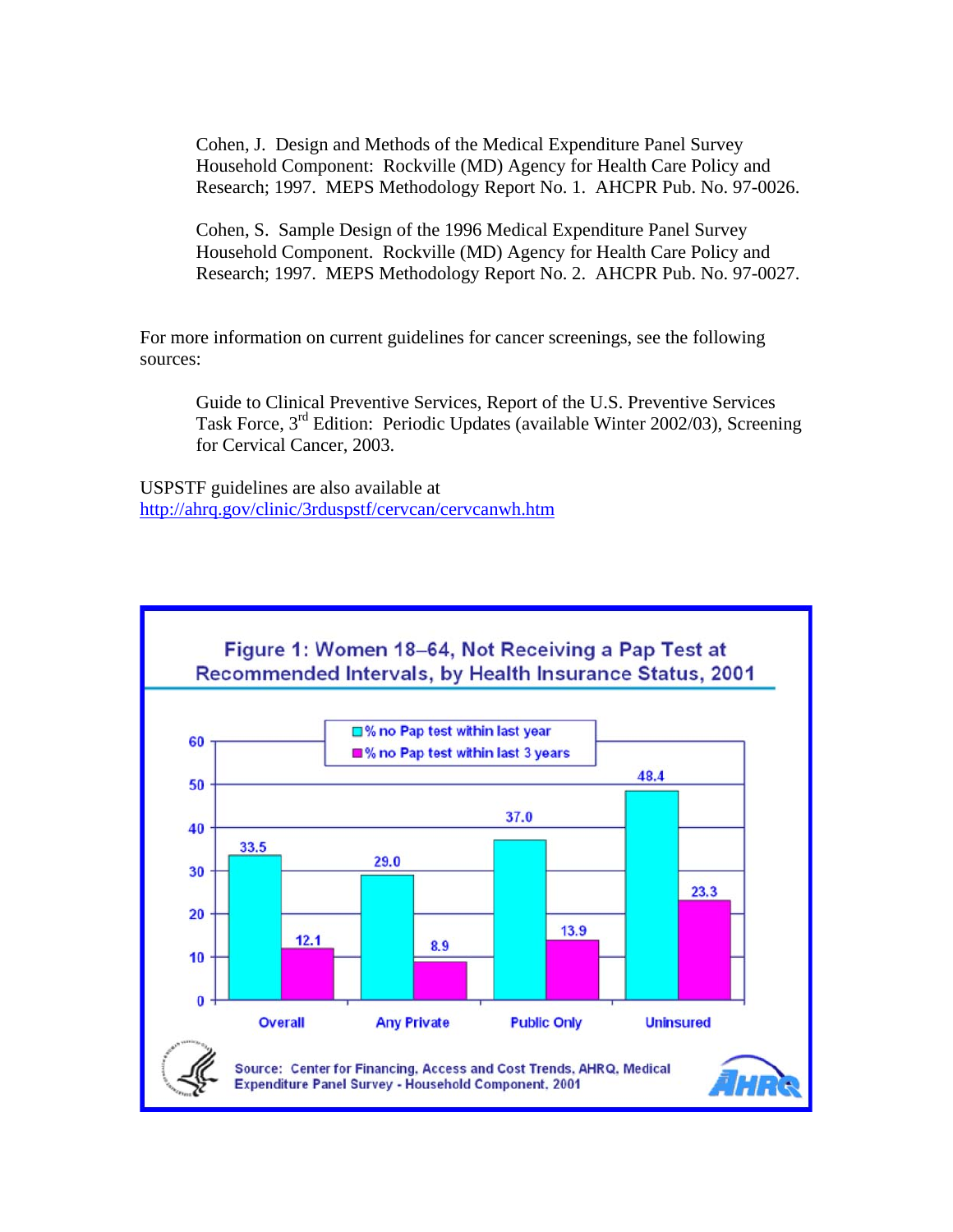